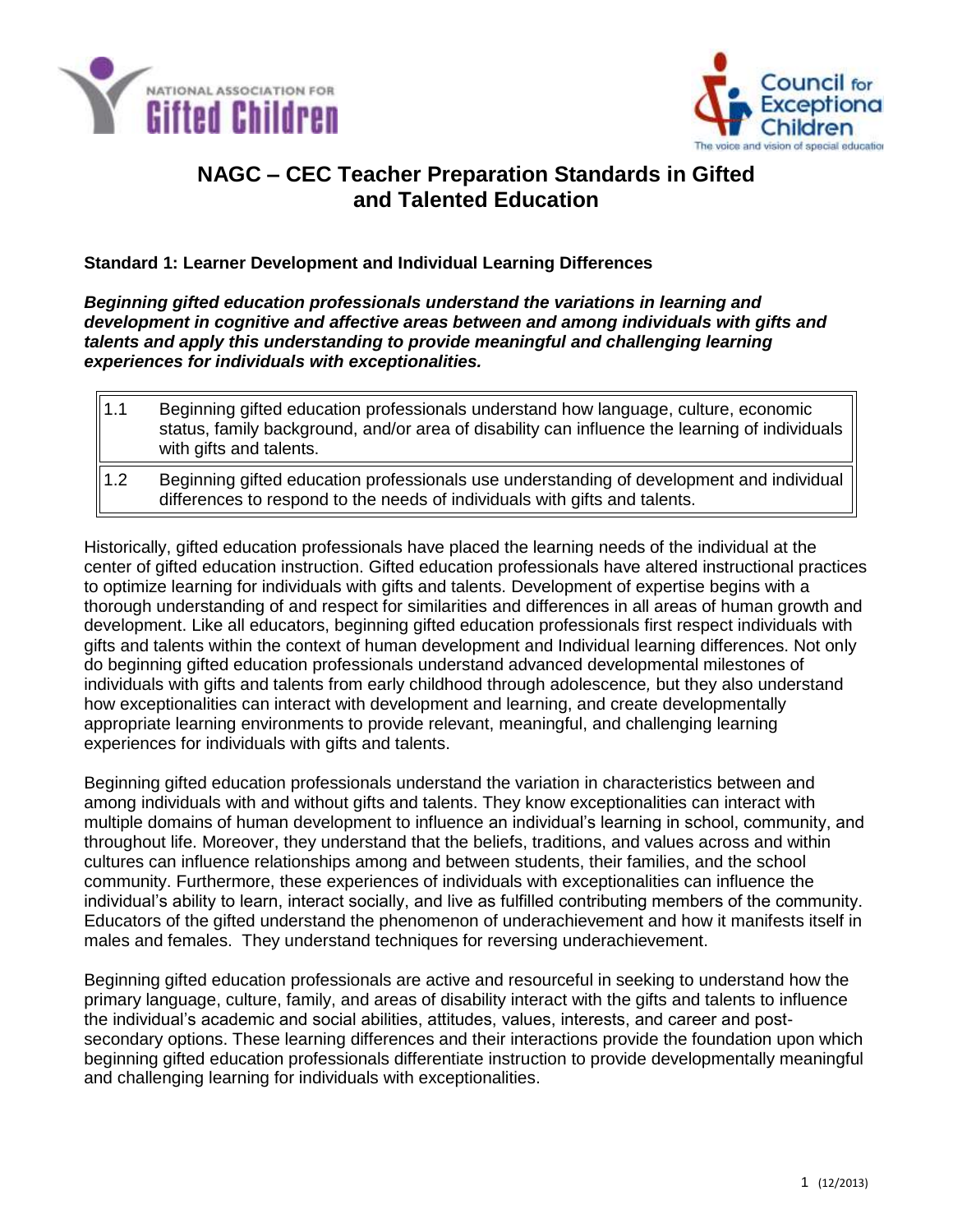# **Standard 2: Learning Environments**

### *Beginning gifted education professionals create safe, inclusive, and culturally responsive learning environments so that individuals with gifts and talents become effective learners and develop social and emotional well-being.*

| 2.1 | Beginning gifted education professionals create safe, inclusive, culturally responsive<br>learning environments that engage individuals with gifts and talents in meaningful and<br>rigorous learning activities and social interactions.                                                                   |
|-----|-------------------------------------------------------------------------------------------------------------------------------------------------------------------------------------------------------------------------------------------------------------------------------------------------------------|
| 2.2 | Beginning gifted education professionals use communication and motivational and<br>instructional strategies to facilitate understanding of subject matter and to teach individuals<br>with gifts and talents how to adapt to different environments and develop ethical<br>leadership skills.               |
| 2.3 | Beginning gifted education professionals adjust their communication to an individual's<br>language proficiency and cultural and linguistic differences.                                                                                                                                                     |
| 2.4 | Beginning gifted education professionals demonstrate understanding of the multiple<br>environments that are part of a continuum of services for individuals with gifts and talents,<br>including the advantages and disadvantages of various settings and teach students to<br>adapt to these environments. |

Like all educators, beginning gifted education professionals develop safe, inclusive, culturally responsive learning environments for all students. They also collaborate with colleagues in general education and other specialized environments that develop students' gifts and talents, engaging gifted students in meaningful learning activities that enhance independence, interdependence, and positive peer-relationships.

Beginning gifted education professionals modify learning environments for individual needs and risk taking. Knowledge regarding the interaction of an individual's language, family, culture, areas of disability, and other significant contextual factors with an individual's gifts and talents guides the beginning gifted educator in modifying learning environments, and provides for the maintenance and generalization of acquired skills across environments and subjects. They adjust their communication methods to an individual's language proficiency. They value and are responsive to cultural and linguistic differences avoid discrimination, stereotyping, and deficit views of differences.

Beginning gifted education professionals structure environments to encourage self-awareness, selfregulation, self-efficacy, self-direction, personal empowerment, leadership, and self-advocacy of individuals with gifts and talents, and directly teach them how to adapt to the expectations and demands of differing environments.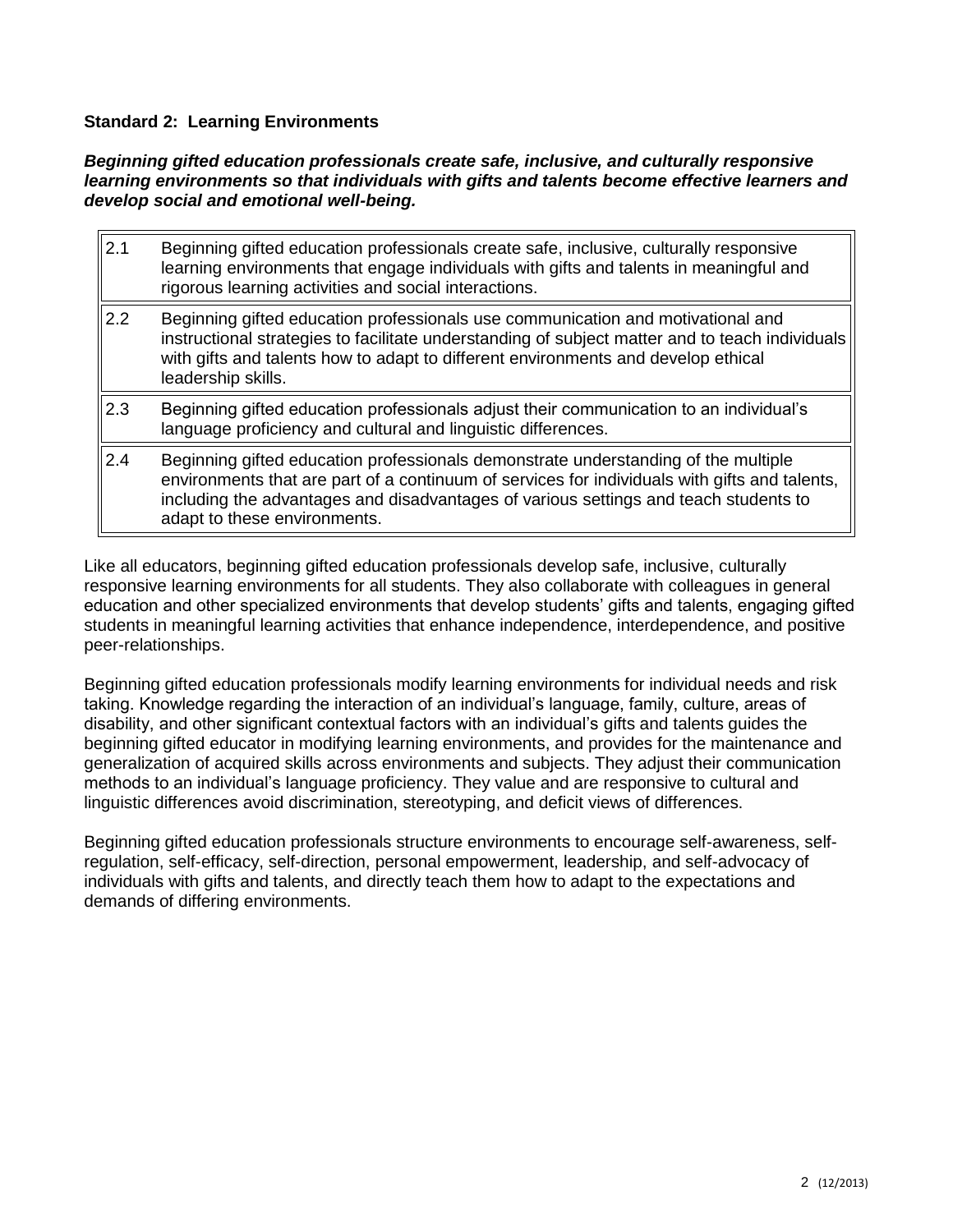# **Standard 3: Curricular Content Knowledge**

 $\overline{a}$ 

### $B$ eginning gifted education professionals use knowledge of general<sup>1</sup> and specialized curricula<sup>2</sup> *to advance learning for individuals with gifts and talents.*

| 3.1 | Beginning gifted education professionals understand the role of central concepts,<br>structures of the discipline, and tools of inquiry of the content areas they teach, and use<br>their understanding to organize knowledge, integrate cross-disciplinary skills, and<br>develop meaningful learning progressions within and across grade levels. |
|-----|-----------------------------------------------------------------------------------------------------------------------------------------------------------------------------------------------------------------------------------------------------------------------------------------------------------------------------------------------------|
| 3.2 | Beginning gifted education professionals design appropriate learning and performance<br>modifications for individuals with gifts and talents that enhance creativity, acceleration,<br>depth and complexity in academic subject matter and specialized domains.                                                                                     |
| 3.3 | Beginning gifted education professionals use assessments to select, adapt, and create<br>materials to differentiate instructional strategies and general and specialized curricula to<br>challenge individuals with gifts and talents.                                                                                                              |
| 3.4 | Beginning gifted education professionals understand that individuals with gifts and talents<br>demonstrate a wide range of advanced knowledge and performance levels and modify<br>the general or specialized curriculum appropriately.                                                                                                             |

The professional knowledge base in general education clearly indicates that educators' understanding of the central concepts and structure of the discipline and tools of inquiry related to the academic subject-matter content areas they teach makes a significant difference in student learning.

Within the general curricula, beginning gifted education professionals demonstrate in their planning and teaching, a solid foundation of understanding of the theories, central concepts and principles, structures of the discipline, and tools of inquiry of the academic subject-matter content areas they teach so they are able to organize knowledge, integrate cross-disciplinary skills, develop meaningful learning progressions and collaborate with educators in:

- Using and interpreting assessments to select, adapt, and create materials to differentiate instructional strategies and general and specialized curricula to challenge individuals with gifts and talents.
- Teaching the content of the general or specialized curriculum to individuals with gifts and talents across advanced performance levels.
- Designing appropriate learning and performance modifications for individuals with gifts and talents in academic subject matter and specialized content domains that incorporate advanced, conceptually challenging, in-depth, distinctive, and/or complex content.

Additionally, beginning gifted education professionals use a variety of specialized curricula to individualize meaningful and challenging learning for individuals with exceptionalities.

<sup>1</sup> As used "general" or the core curricula, means the general academic content of the curricula including math, reading, English/language arts, science, social studies, and the arts. 2

As used, "specialized curricula" means the content of specialized interventions that are designed to address the unique needs of individuals with gifts and talents.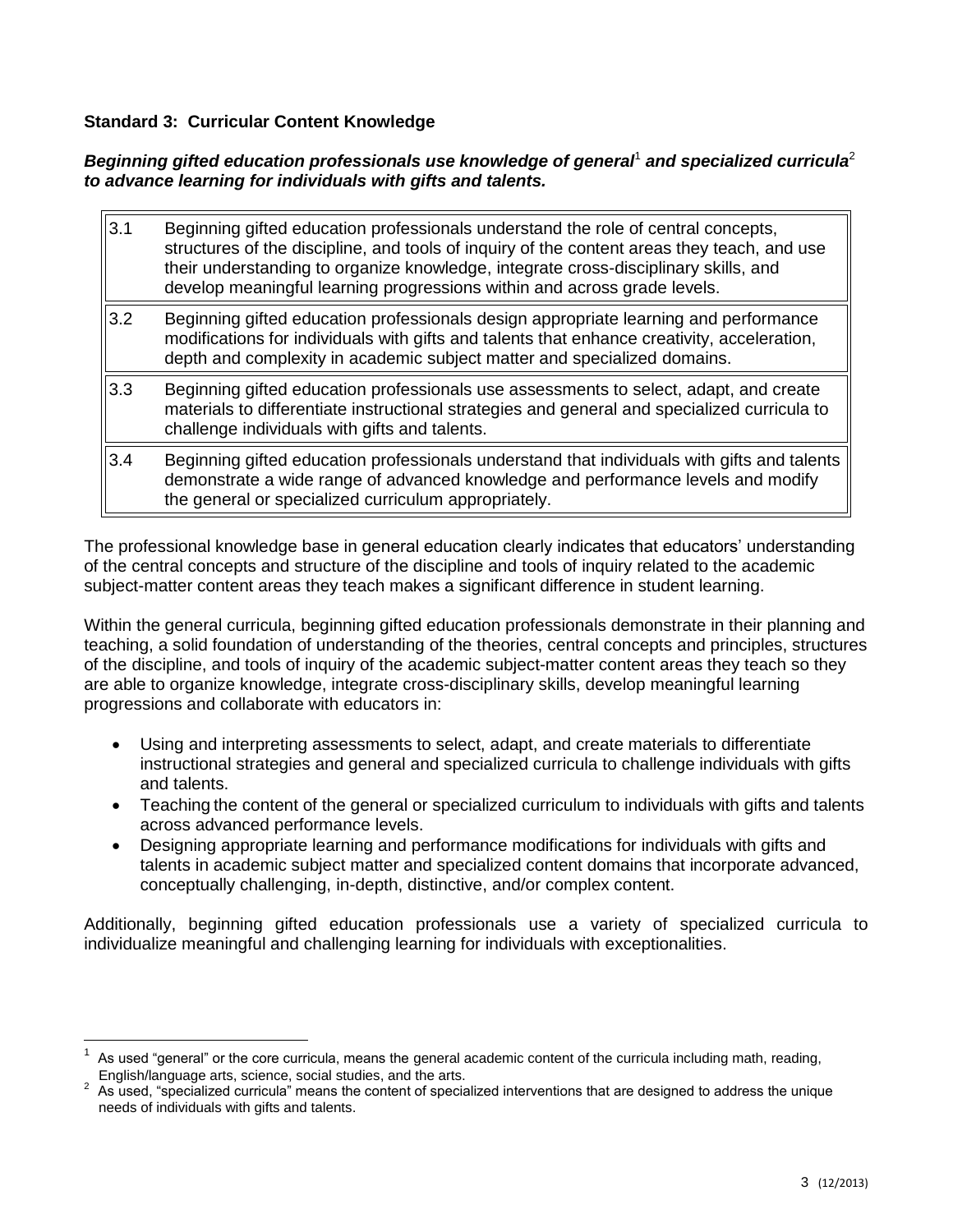### **Standard 4: Assessment**

#### *Beginning gifted education professionals use multiple methods of assessment and data sources in making educational decisions about identification of individuals with gifts and talents and student learning.*

| 4.1 | Beginning gifted education professionals understand that some groups of individuals with<br>gifts and talents have been underrepresented in gifted education programs and select and<br>use technically sound formal and informal assessments that minimize bias in identifying<br>students for gifted education programs and services. |
|-----|-----------------------------------------------------------------------------------------------------------------------------------------------------------------------------------------------------------------------------------------------------------------------------------------------------------------------------------------|
| 4.2 | Beginning gifted education professionals use knowledge of measurement principles and<br>practices to differentiate assessments and interpret results to guide educational decisions<br>for individuals with gifts and talents.                                                                                                          |
| 4.3 | Beginning gifted education professionals collaborate with colleagues and families in using<br>multiple types of assessment information to make identification and learning progress<br>decisions and to minimize bias in assessment and decision-making.                                                                                |
| 4.4 | Beginning gifted education professionals use assessment results to develop long- and<br>short-range goals and objectives that take into consideration an individual's abilities and<br>needs, the learning environment, and other factors related to diversity.                                                                         |
| 4.5 | Beginning gifted education professionals engage individuals with gifts and talents in<br>assessing the quality of their own learning and performance and in setting future goals<br>and objectives.                                                                                                                                     |

Beginning gifted education professionals understand measurement theory and practice for addressing issues of validity, reliability, norms, bias, and interpretation of assessment results.

Beginning gifted education professionals understand the policies and ethical principles of measurement and assessment related to gifted education referral/nomination, identification, program planning, differentiated instruction, learning progress, and services for individuals with gifts and talents, including individuals with culturally, linguistically, and economically diverse backgrounds.

Beginning gifted education professionals understand the appropriate use and limitations of various types of assessments and collaborate with families and other colleagues to ensure nonbiased, meaningful assessments and decision-making.

Beginning gifted education professionals select and use quantitative and qualitative assessment information to support a wide variety of decisions within gifted education. They conduct formal and informal assessments of behavior, learning, achievement, and environments to differentiate the learning experiences and document the growth of individuals with gifts and talents. Moreover, they differentiate assessments to identify above level performances and to accelerate and enrich the general curriculum.

Beginning gifted education professionals use available technologies routinely to support their assessments and employ a variety of assessments such as performance-based assessment, portfolios, and computer simulations. Using these data, beginning gifted education professionals make multiple types of assessment decisions including strategic adaptations and modifications in response to an individuals' constellation of social, linguistic, and learning factors in ways to minimize bias. They also use the results of assessments to identify above-level performance, develop long-range instructional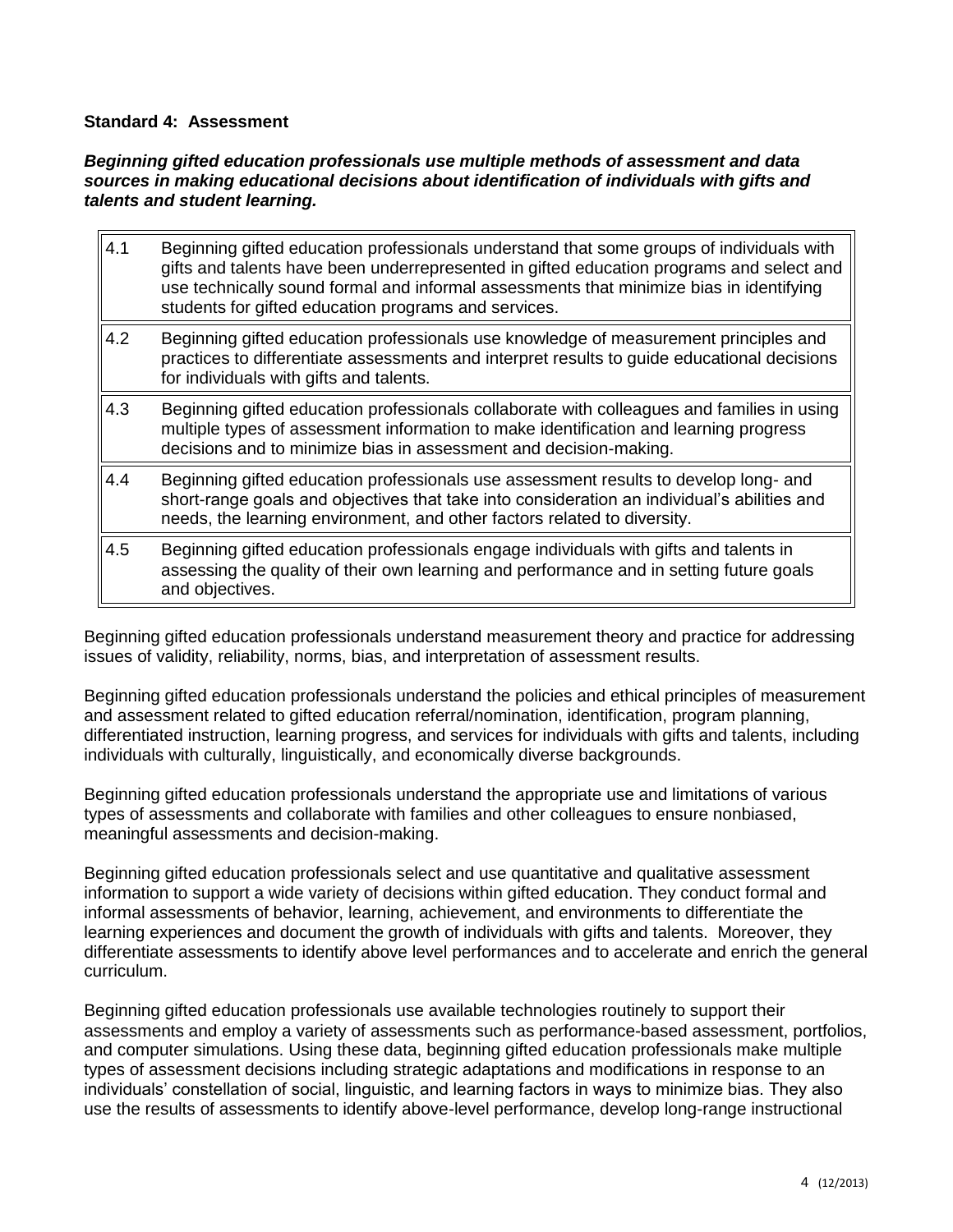plans anchored in both general and specialized curricula and translate these plans into carefully selected shorter-range goals and objectives to differentiate and accelerate instruction. Moreover, beginning gifted education professionals engage individuals with gifts and talents in assessing the quality of their own learning and performance and in providing feedback to guide them in setting future goals.

Like their general education colleagues, beginning gifted education professionals regularly monitor the learning progress of individuals with gifts and talents in both general and specialized content and make instructional adjustments based on these data.

# **Standard 5: Instructional Planning and Strategies**

 $\overline{a}$ 

### *Beginning gifted education professionals select, adapt, and use a repertoire of evidence-based*  instructional strategies<sup>3</sup> to advance the learning of individuals with gifts and talents.

| 5.1 | Beginning gifted education professionals know principles of evidence-based,<br>differentiated, and accelerated practices and possess a repertoire of instructional<br>strategies to enhance the critical and creative thinking, problem-solving, and performance<br>skills of individuals with gifts and talents. |
|-----|-------------------------------------------------------------------------------------------------------------------------------------------------------------------------------------------------------------------------------------------------------------------------------------------------------------------|
| 5.2 | Beginning gifted education professionals apply appropriate technologies to support<br>instructional assessment, planning, and delivery for individuals with gifts and talents.                                                                                                                                    |
| 5.3 | Beginning gifted education professionals collaborate with families, professional<br>colleagues, and other educators to select, adapt, and use evidence-based strategies that<br>promote challenging learning opportunities in general and specialized curricula.                                                  |
| 5.4 | Beginning gifted education professionals emphasize the development, practice, and<br>transfer of advanced knowledge and skills across environments throughout the lifespan<br>leading to creative, productive careers in a multicultural society for individuals with gifts<br>and talents.                       |
| 5.5 | Beginning gifted education professionals use instructional strategies that enhance the<br>affective development of individuals with gifts and talents.                                                                                                                                                            |

In the selection, development, and adaptation of learning experiences for individuals with gifts and talents, beginning gifted education professionals consider an individual's abilities, interests, learning environments, and cultural and linguistic factors to achieve positive learning results in general and special curricula. Understanding these factors, curriculum models, and the implications of being recognized as gifted and talented guides the educator's development of scope and sequence plans; selection, adaptation, and creation of learning activities; pace of instruction; and use of differentiated evidence-based instructional strategies.

Beginning gifted education professionals possess a repertoire of evidence-based strategies to differentiate and accelerate the curriculum for individuals with gifts and talents. They select, adapt, and use these strategies to promote challenging learning opportunities in general and special curricula and to modify learning environments to enhance self-awareness, self-regulation, and self-efficacy for individuals with gifts and talents. They enhance 21<sup>st</sup> Century student outcomes such as critical and

 $^3$  Instructional strategies, as used throughout this document include interventions used in general or core and specialized curricula.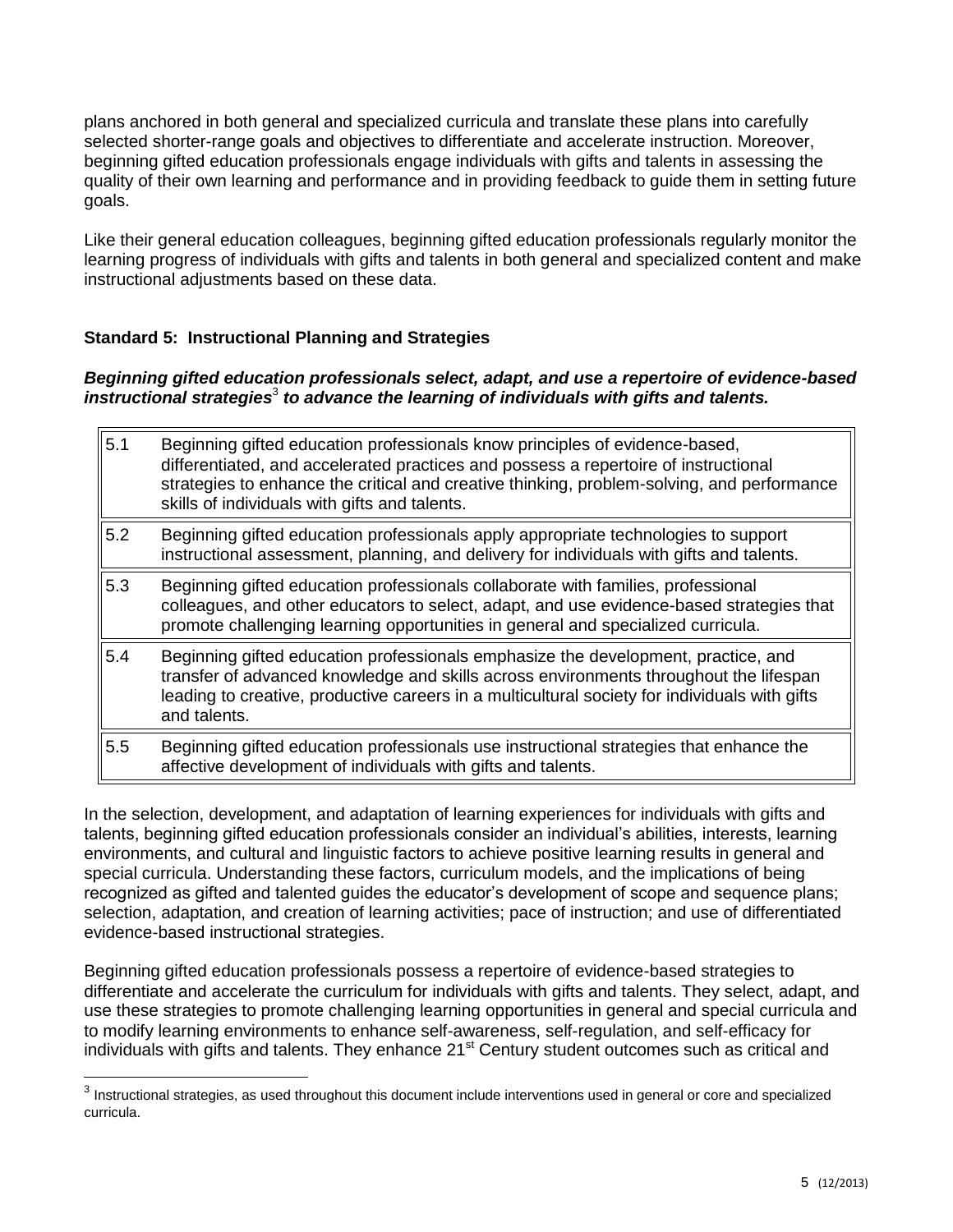creative thinking, problem solving, collaboration, and performance skills in specific domains and allow individuals with gifts and talents opportunities to explore, develop, or research their areas of interest or talent.

Beginning gifted education professionals also emphasize the development, practice, and transfer of advanced knowledge and skills across environments throughout the lifespan leading to creative, productive careers in society for individuals with gifts and talents. Moreover, beginning gifted education professionals facilitate these actions in a collaborative context that includes individuals with gifts and talents, families, professional colleagues, and personnel from other agencies as appropriate. They are familiar with alternative and augmentative communication systems and are comfortable using technologies to support language and communication, instructional planning and differentiated instruction for individuals with exceptionalities.

## **Standard 6: Professional Learning and Ethical Practice**

#### *Beginning gifted education professionals use foundational knowledge of the field and professional ethical principles and programming standards<sup>4</sup> to inform gifted education practice, to engage in lifelong learning, and to advance the profession.*

| 6.1         | Beginning gifted education professionals use professional ethical principles and<br>specialized program standards to guide their practice.                                                                                                                              |
|-------------|-------------------------------------------------------------------------------------------------------------------------------------------------------------------------------------------------------------------------------------------------------------------------|
| 6.2         | Beginning gifted education professionals understand how foundational knowledge,<br>perspectives, and historical and current issues influence professional practice and the<br>education and treatment of individuals with gifts and talents both in school and society. |
| $\vert$ 6.3 | Beginning gifted education professionals model respect for diversity, understanding that it<br>is an integral part of society's institutions and impacts learning of individuals with gifts and<br>talents in the delivery of gifted education services.                |
| 6.4         | Beginning gifted education professionals are aware of their own professional learning<br>needs, understand the significance of lifelong learning, and participate in professional<br>activities and learning communities.                                               |
| 6.5         | Beginning gifted education professionals advance the profession by engaging in activities<br>such as advocacy and mentoring.                                                                                                                                            |

<sup>4</sup> Pre-K-Grade 12 Gifted Education Programming Standards (2010). Washington, DC: NAGC. Retrieved from http://www.nagc.org

Beginning gifted education professionals practice in multiple roles and complex situations across wide age and developmental ranges that requires ongoing attention to legal matters and serious consideration of professional and ethical issues. Ethical principles and Program Standards guide beginning gifted education professionals. These principles and standards provide benchmarks by which gifted education professionals practice and professionally evaluate each other.

Beginning gifted education professionals understand gifted education as an evolving and changing discipline based on philosophies, evidence-based principles and theories, policies, historical points of view that continue to influence the field of gifted education and the education of and services for individuals with gifts and talents and their families in both school and society. Beginning gifted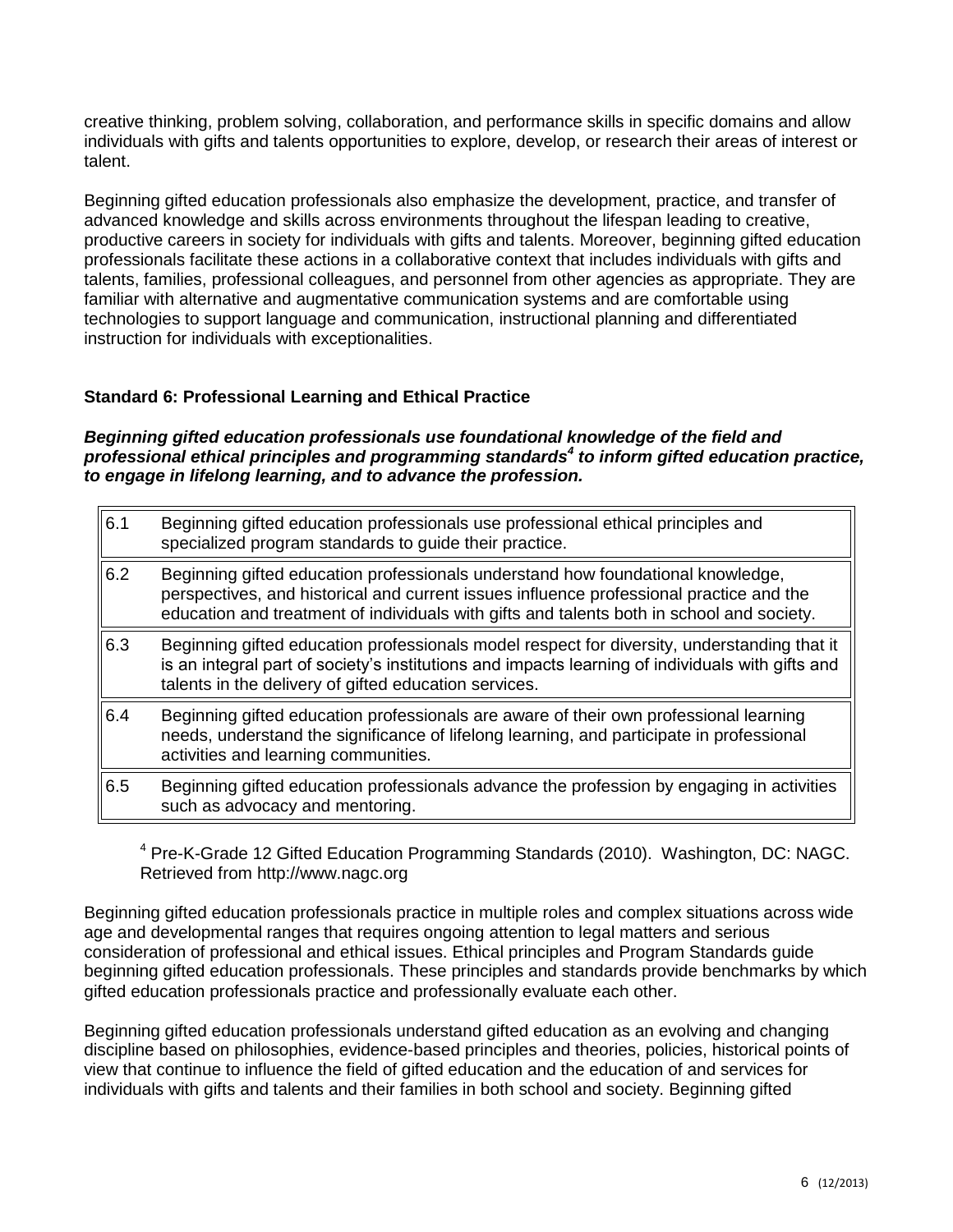education professionals understand how these factors influence professional practice, including assessment, instructional planning, services, and program evaluation.

Beginning gifted education professionals understand the aspects of human diversity and equity as related to academic diversity. They understand aspects of human diversity and equity regarding individuals identified as gifted and talented as well as those who have potential of being identified gifted and talented.

Beginning gifted education professionals are sensitive to the aspects of diversity of individuals with gifts and talents and their families, how human diversity can influence families, cultures, and schools, and how these complex issues can each interact with the delivery of gifted education services. Of special significance is the growth in the number and prevalence of English Language Learners (ELL) and economically disadvantaged (ED) and the provision of effective gifted education services for ELL and ED learners with exceptionalities and their families. Beginning gifted education professionals also understand historical relationships of gifted education services related to diversity and equity and the organization of schools, school systems, and education-related agencies within the culture in which they practice.

Beginning gifted education professionals also understand the relationships of the organization of gifted education services to the organization of schools, school systems, and education-related agencies within cultures in which they practice. They are aware of how their own and others' attitudes, behaviors, and ways of communicating can influence their practice, and use this knowledge as a foundation to inform their own personal understandings and philosophies of special education.

Beginning gifted education professionals engage in professional activities and participate actively in professional learning communities that benefit individuals with gifts and talents, their families, colleagues, and their own professional growth. They view themselves as lifelong learners and regularly reflect on and adjust their practice, and develop and use personalized professional development plans. They plan and engage in activities that foster their professional growth and keep them current with evidence-based practices and know how to recognize their own skill limits and practice within them. They place particular emphasis on professional activities that focus on human diversity and academic diversity in all of its manifestations. Moreover, educators of the gifted embrace their special role as advocates for individuals with gifts and talents. They promote and advocate for the learning and wellbeing of individuals with gifts and talents across multiple and varied settings through diverse learning experiences.

### **Standard 7: Collaboration**

*Beginning gifted education professionals collaborate with families, other educators, relatedservice providers, individuals with gifts and talents, and personnel from community agencies in culturally responsive ways to address the needs of individuals with gifts and talents across a range of learning experiences.*

| 7.1 | Beginning gifted education professionals apply elements of effective collaboration.                                                                                                               |
|-----|---------------------------------------------------------------------------------------------------------------------------------------------------------------------------------------------------|
| 7.2 | Beginning gifted education professionals serve as a collaborative resource to colleagues.                                                                                                         |
| 7.3 | Beginning gifted education professionals use collaboration to promote the well-being of<br>individuals with gifts and talents across a wide range of settings, experiences, and<br>collaborators. |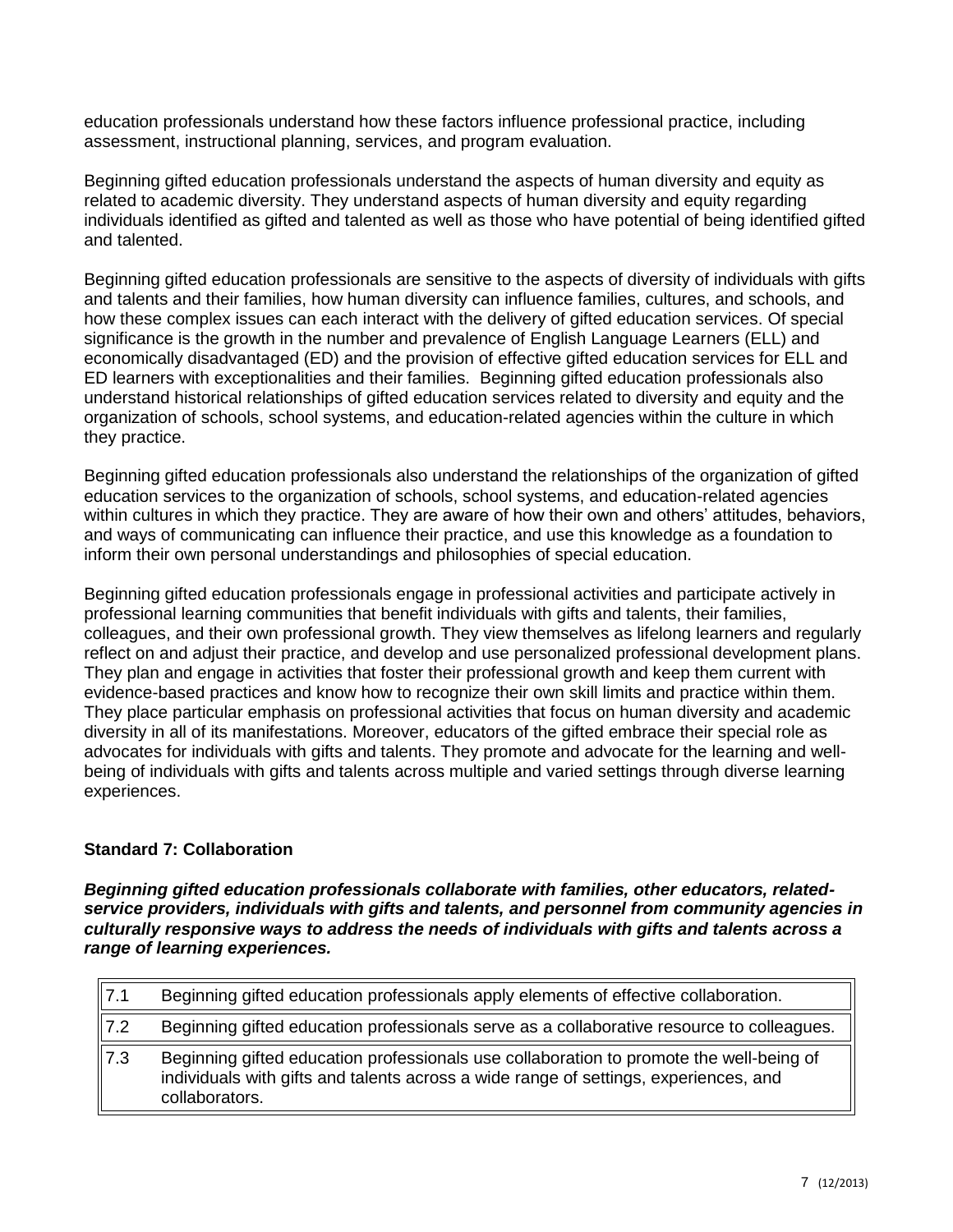One of the significant changes in education over the past several decades is the rapid growth of collaborative educational teams to address the educational needs of students. The diversity of the students, complexity of curricular demands, growing influence of technology, and the rising targets for learner outcomes in the 21<sup>st</sup> Century has created the demand for teams of educators collaborating together to ensure all students are effectively learning challenging curricula.

Beginning gifted education professionals embrace their role as a resource to colleagues and use the theory and elements of collaboration across a wide range of contexts and collaborators. They use culturally responsive behaviors that promote effective communication and collaboration with individuals with gifts and talents, their families, school personnel, and community members. They collaborate with their general education and other special education colleagues to create learning environments that meaningfully include individuals with gifts and talents, and that foster cultural understanding, safety and emotional wellbeing, positive social interactions, and active engagement. Additionally, beginning gifted education professionals use collaboration to facilitate differentiated assessment and instructional planning to advance learning of individuals with gifts and talents across a wide range of settings and different learning experiences. They routinely collaborate with other educators in developing mentorships, internships, and vocational programming experiences to address the needs of individuals with gifts and talents. Gifted education professionals have long recognized the positive significance of the active involvement of individuals with gifts and talents and their families in the education process, and gifted education professionals involve individuals with gifts and talents and their families collaboratively in all aspects of the education of individuals with gifts and talents.

#### **Glossary**

Acceleration. Acceleration practices may include grade-based acceleration that shorten the number of years an individual is in the PK-12 system and/or subject-based acceleration that bring advanced content and skills earlier than expected for age or grade level (Rogers, 2002).

Bias. Bias may occur not only within quantitative assessments that do not have technical adequacy but also from barriers within identification procedures such as low teacher expectations, exclusive definitions, and a focus on deficits rather than strengths (Ford, 1998; Ryser, 2011).

Differentiated assessment. The practice of varying assessment in such a way that it reflects differentiation in the curriculum and/or the instruction. Differentiated assessment implies that as students experience differences in their learning, they should experience differences in their assessment. For example, students with gifts and talents may require off level/above grade level tests to accurately assess their level of ability or achievement.

Differentiated curriculum. Adaptation of content, process, and concepts to meet a higher level of expectation appropriate for advanced learners. Curriculum can be differentiated through acceleration, complexity, depth, challenge, and creativity (VanTassel-Baska & Wood, 2008).

Differentiated instruction. Multiple ways to structure a lesson so that each student is challenged at an appropriate level. Differentiated instruction may include such features as learner centeredness; planned assignments and lessons based on pre-assessment; and flexible grouping, materials, resources, and pacing (Tomlinson & Hockett, 2008).

Diversity. Differences among groups of people and individuals based on ethnicity, race, socioeconomic